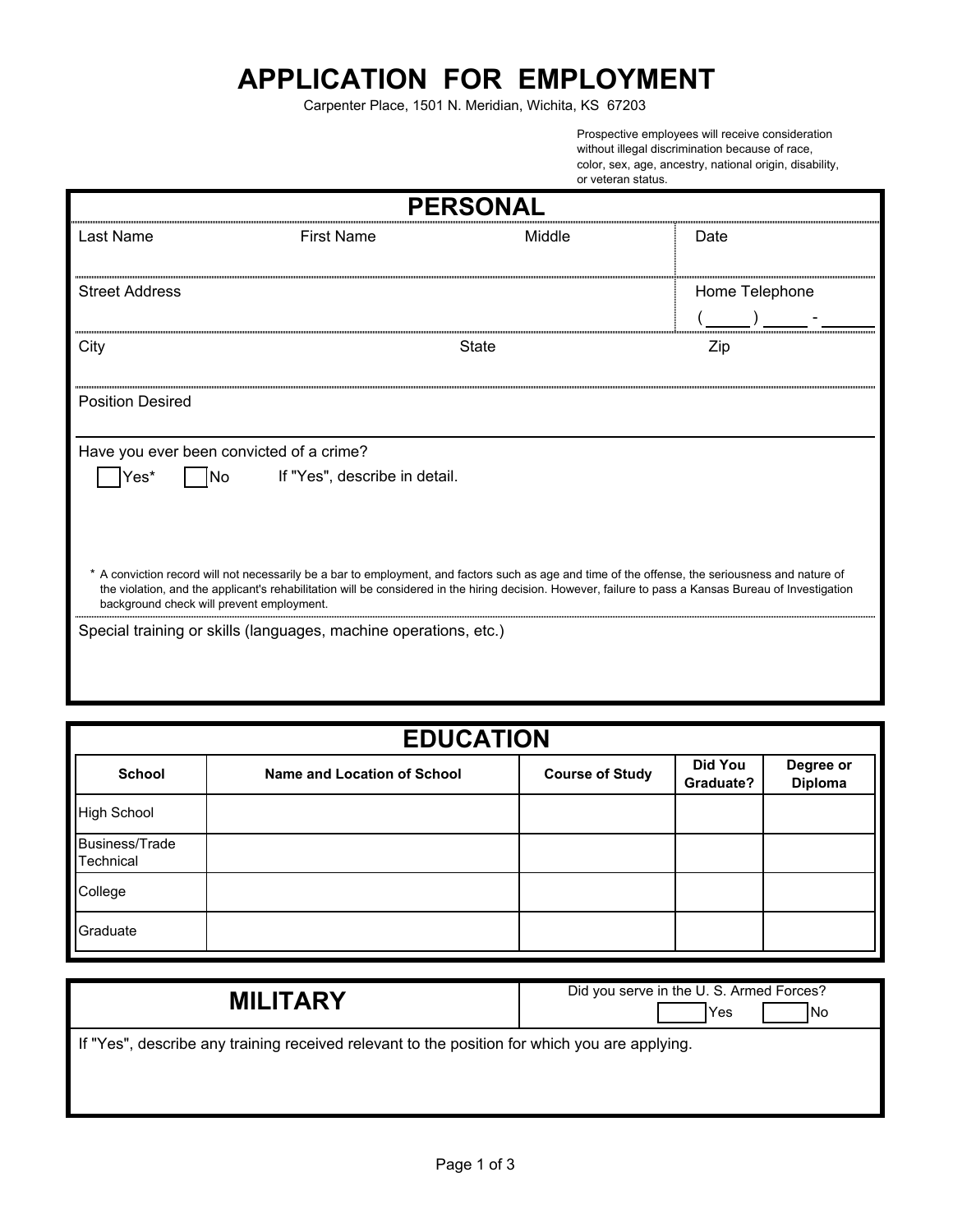| <b>EMPLOYMENT</b>                                                                                                          |                             |  |
|----------------------------------------------------------------------------------------------------------------------------|-----------------------------|--|
| Please give accurate, complete full-time and part-time employment record. Start with your present or most recent employer. |                             |  |
| <b>Company Name</b>                                                                                                        | Telephone                   |  |
|                                                                                                                            |                             |  |
| Address                                                                                                                    | Employment Dates (month/yr) |  |
|                                                                                                                            | From <u>To</u>              |  |
| Name of Supervisor                                                                                                         | Weekly Pay                  |  |
|                                                                                                                            | Start Last                  |  |
| State Job Title and Describe Your Work                                                                                     | Reason for Leaving          |  |
|                                                                                                                            |                             |  |
|                                                                                                                            |                             |  |
|                                                                                                                            |                             |  |
| <b>Company Name</b>                                                                                                        | Telephone                   |  |
|                                                                                                                            |                             |  |
| Address                                                                                                                    | Employment Dates (month/yr) |  |
|                                                                                                                            | From To To                  |  |
| Name of Supervisor                                                                                                         | Weekly Pay                  |  |
|                                                                                                                            | Start Last                  |  |
| State Job Title and Describe Your Work                                                                                     | Reason for Leaving          |  |
|                                                                                                                            |                             |  |
|                                                                                                                            |                             |  |
| <b>Company Name</b>                                                                                                        | Telephone                   |  |
|                                                                                                                            |                             |  |
|                                                                                                                            |                             |  |
| Address                                                                                                                    | Employment Dates (month/yr) |  |
|                                                                                                                            | From To To                  |  |
| Name of Supervisor                                                                                                         | Weekly Pay                  |  |
|                                                                                                                            | Start<br>Last               |  |
| State Job Title and Describe Your Work                                                                                     | Reason for Leaving          |  |
|                                                                                                                            |                             |  |
|                                                                                                                            |                             |  |
| <b>Company Name</b>                                                                                                        | Telephone                   |  |
|                                                                                                                            |                             |  |
|                                                                                                                            |                             |  |
| Address                                                                                                                    | Employment Dates (month/yr) |  |
|                                                                                                                            | From<br>Т٥                  |  |
| Name of Supervisor                                                                                                         | <b>Weekly Pay</b>           |  |
|                                                                                                                            | Start<br>Last               |  |
| State Job Title and Describe Your Work                                                                                     | Reason for Leaving          |  |
|                                                                                                                            |                             |  |
|                                                                                                                            |                             |  |
|                                                                                                                            |                             |  |

## **Membership in Professional or Civic Organizations**

(Exclude those that may disclose your race, color, religion, national origin, or disability.)